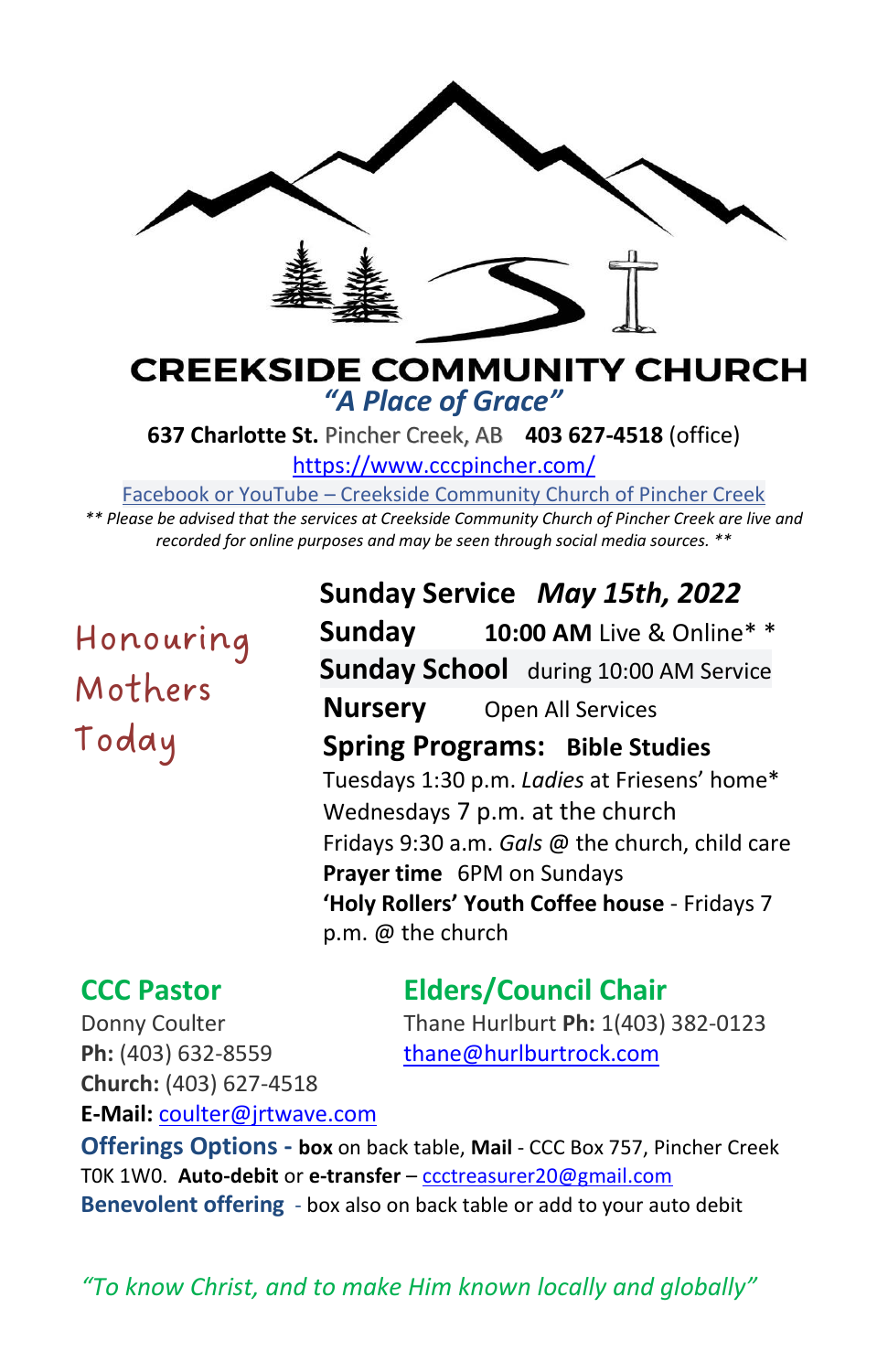# **Ministries & Outreach**

**Community** Joy Hurlburt *Deacon, Congregational Care 403 330-5399* [joy@hurlburtrock.com](mailto:joy@hurlburtrock.com)

**Missions** – please speak to Pastor Donny

**Prayer Needs** Pastor Donny

**Youth Ministry 'Holy Rollers' Youth**

# **Today's Service**

## **Welcome and Announcements**

- ➢ **Today: Missions Focus – Partners in Mission, and children's fundraiser for Compassionate Hope Manna Project**
- ➢ **Sunday School Meeting –** Sunday May 29 right after service. Lunch provided. If you are a teacher, helper or want to be please make sure to attend. See Sherry Akitt
- ➢ **Benevolent Offering –** last Sunday of every month
- ➢ **Men's Breakfast at church – 3 rd** Saturday **- next is May 21**
- ➢ **Potluck –** plan to join us for **May 22** potluck meal immediately following the service
- ➢ **Mill Creek Camp Registrations open now –** help sponsor a child to camp this summer. And/or contribute good stuff to the *Mill Annual Garage Sale* fund raiser **June 11th .** See Sherry or George

## **Worship through Music** *led by Peter*

## **Worship through Prayer and Praise** *Led by Thane*

- $\checkmark$  Praise God for His compassion and love for each of us, new every morning
- $\checkmark$  Pray for all children's and youth summer camps as Directors and Boards struggle to reach out following Covid lockdown.
- $\checkmark$  Pray for safety and wisdom for our Grade 12 grads of Pincher Creek and Lundbreck as they celebrate the end of many years of public schooling and prepare for final exams
- ✓ Pray for our *Partners in Mission in Bolivia* **Tim and Kallie Hutton, Bill and Janice Dyck (serving online) and Helen Blackburn**
- ✓ Pray for Betty Smith as she did not get to leave the hospital dur to new complications

# *"To know Christ, and to make Him known locally and globally"*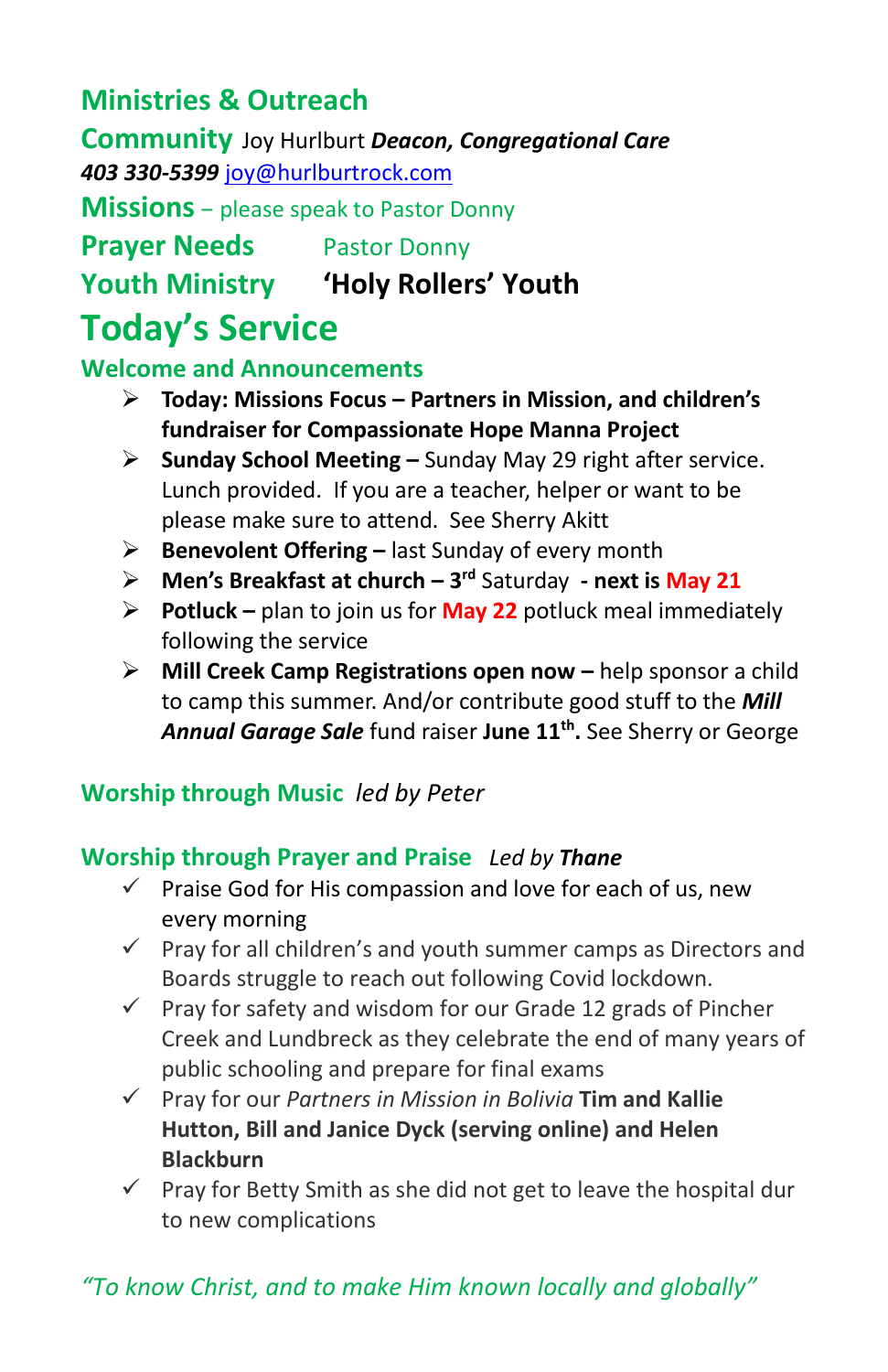# **Today's Message Notes . . .**

### **Review:**

### **1. The Beauty and Danger of being GracFULL**

- Unmerited and undeserved favor
- Taking advantage
- **2. How to avoid being repentLESS and the abuse of grace**
	- Repentance defined: change of mind and direction
	- The stark reality of our humanity:
	- If this is the case, the intimacy of relationship can be affected if there is no repentacnce
	- Repentance for believers in scripture

#### **Josh squires says:** We are prone to wander because:

- 1. We are lovers of self
- 2. We love comfort and hate failing
- 3. We think too little of sin

#### **1. Wrong attitudes towards sin**

- We have become "used" to the sin around us
- We place ourselves in situations that promote wrong attitudes
- We have become accepting of the sin in us
- We are not bothered by our own sin and yet we try to hide it from view
- David's Example
- Wrong place wrong time
- Drawn to what should repel
- Sought to go deeper in his sin
- Not once so we see him seek to reverse the trend or repent
- The problem sometimes with our attitude towards GRACE is that we tend to forget there are still consequences to sin
- David's son died
- Cheat on your wife/husband loose trust or even your family

### **2. Right Attitudes towards sin**

- Psalm 119:104 –Therefore I hate every false way!
- Hebrews 12:1.2

Lay aside weights and sin Look to Jesus!